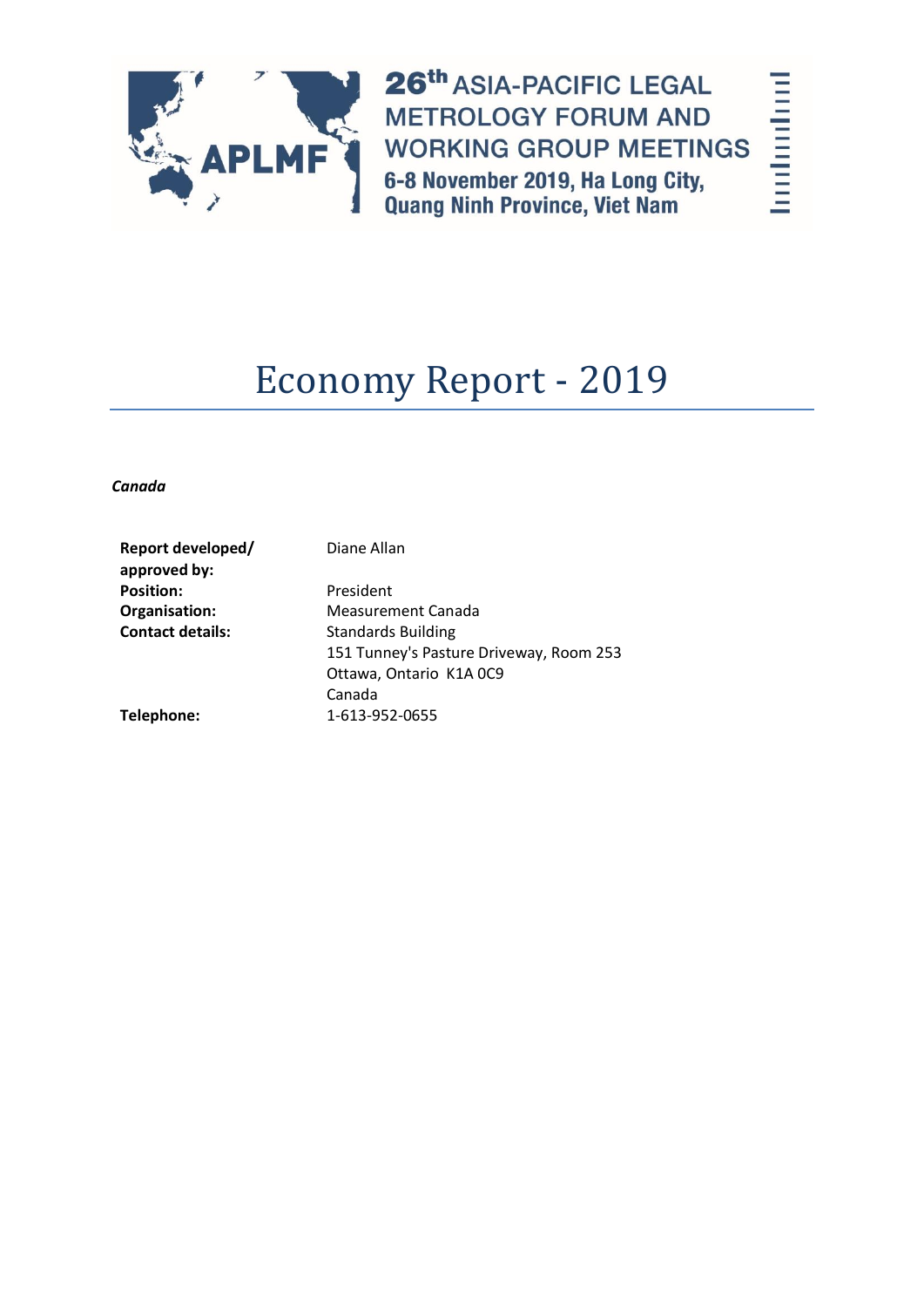#### **SECTION 1: Organization and Structure for Metrology**

The main federal statutes governing legal metrology are the:

*Weights and Measures Act (R.S.C. 1985); Electricity and Gas Inspection Act (R.S.C. 1985); and Consumer Packaging and Labelling Act (R.S.C. 1985).*

The government bodies responsible for the application of these acts (all part of the Department of Innovation, Science and Economic Development Canada) update and publish the following regulations that have legal force:

*Weights and Measures Regulations (1974); Electricity and Gas Inspection Regulations (1986); and Consumer Packaging and Labelling Regulations (1985).*

Measurement Canada, an agency of the federal department of Innovation, Science and Economic Development Canada, has exclusive national responsibility and authority for legal metrology activities in Canada.

The agency is composed of several directorates, including the Engineering and Laboratory Services Directorate, Innovative Services Directorate, and Program Development Directorate.

The **Program Development Directorate** is composed of two divisions: the Weighing and Measuring Division and the Utility Metering Division. The Program Development Directorate is responsible for developing requirements and programs (this includes making legislative and regulatory amendments, developing specifications, and establishing approaches for marketplace monitoring) to minimize inaccurate measurement and inequity in the trade of goods and services on the basis of measurement. It also establishes metrological policies and procedures for the approval, verification, reverification, installation and use of measuring devices, and establishes enforcement policies and marketplace monitoring programs.

The **Engineering and Laboratory Services Directorate** assists in the development of specifications and procedures, and is responsible for the approval of prototype weighing and measuring machines as well as prototype electricity and gas meters and metering devices used in trade. It is also responsible for the calibration and certification of local measurement standards used by government and authorized service providers.

The **Innovative Services Directorate** is responsible for the development, implementation and review of alternative service delivery mechanisms. This includes the development of mutual recognition agreements with the United States (National Conference on Weights and Measures) which allows for the acceptance of test data to reduce the required testing of certain prototype devices. It is also responsible for industry accreditation and registration programs that delegate specified mandated inspection activities to private sector organizations (commonly known as authorized service providers) that meet Measurement Canada's requirements.

Measurement Canada fulfils its mandate through the following:

- implementation of a field inspection program carried out by inspection staff located in its three regions and ten districts across Canada;
- certification of measuring and test equipment;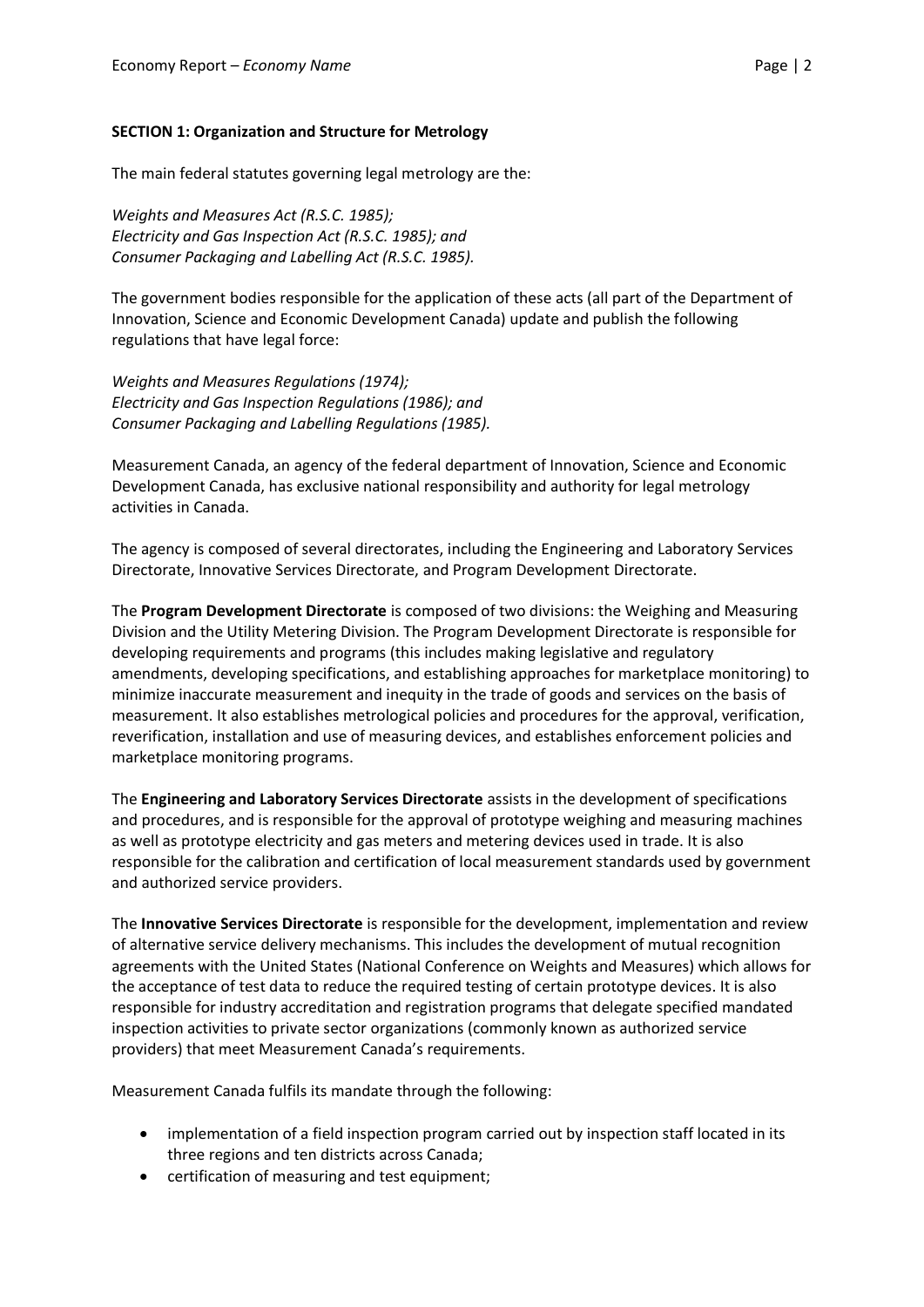- verification of the accuracy and appropriate usage of weighing and measuring devices used in trade;
- verification of the net quantity of commodities sold on the basis of measure;
- resolution of trade measurement complaints;
- inspection and verification of electricity and gas meter performance;
- periodic reverification of electricity and gas meter performance;
- on-site verifications of measuring systems.

The regions are also responsible for administering the accreditation and registration programs, including close monitoring of authorized service providers. Measurement Canada also investigates and arbitrates measurement disputes between the buyers and sellers of electricity and gas. **USE OF ALTERNATIVE SERVICE DELIVERY MECHANISMS**

Alternative service delivery mechanisms are used for many inspection and certification activities traditionally performed by Measurement Canada.

#### **Accreditation and registration programs for device inspections**

Measurement Canada has two programs that permit other organizations to inspect and certify measuring devices under the authority of the *Weights and Measures Act* or the *Electricity and Gas Inspection Act*.

The Accreditation Program was launched in 1986 for electricity and gas organizations and was expanded in 1995 to include weights and measures organizations. An accredited organization must document, establish and maintain a quality management system that meets the requirements of Measurement Canada's accreditation standard S-A-01—Criteria for the Accreditation of Organizations to Perform Inspections Pursuant to the *Electricity and Gas Inspection Act* and the *Weights and Measures Act*. These requirements are modelled after the ISO 9001 standard. In addition, technicians in weights and measures accredited organizations must pass mandatory theoretical and practical evaluations.

Organizations accredited by Measurement Canada are not limited in terms of the trade sectors to which they can offer their inspection services. An accredited organization can certify any device under the scope of its accreditation regardless of the sector in which the device is used. To ensure compliance, the quality management system established by an accredited organization is subject to an annual surveillance and product audit by Measurement Canada.

The Registration Program was launched for weights and measures organizations in April 2004. It also authorizes organizations to inspect and certify measuring devices under the authority of the *Weights and Measures Act*. Initially developed and implemented at the request of stakeholders in the downstream petroleum sector, the Registration Program has since been expanded to include other sectors of the economy. It is offered only following a consensus of the stakeholders of a given trade sector. The program scope is limited to the inspection of measurement equipment used in the trade sectors identified in the Registration Program Terms and Conditions, which also stipulate the requirements to be met by organizations seeking registration.

Registered organizations must have their technicians attend and successfully complete theoretical training provided by Measurement Canada. All potential recognized technicians must successfully pass theoretical and practical evaluations by Measurement Canada prior to becoming recognized. In addition, as there is no requirement for the implementation of a quality management system in the Registration Program, there is more frequent Measurement Canada monitoring of recognized technicians working for registered organizations than there is for recognized technicians working for accredited organizations.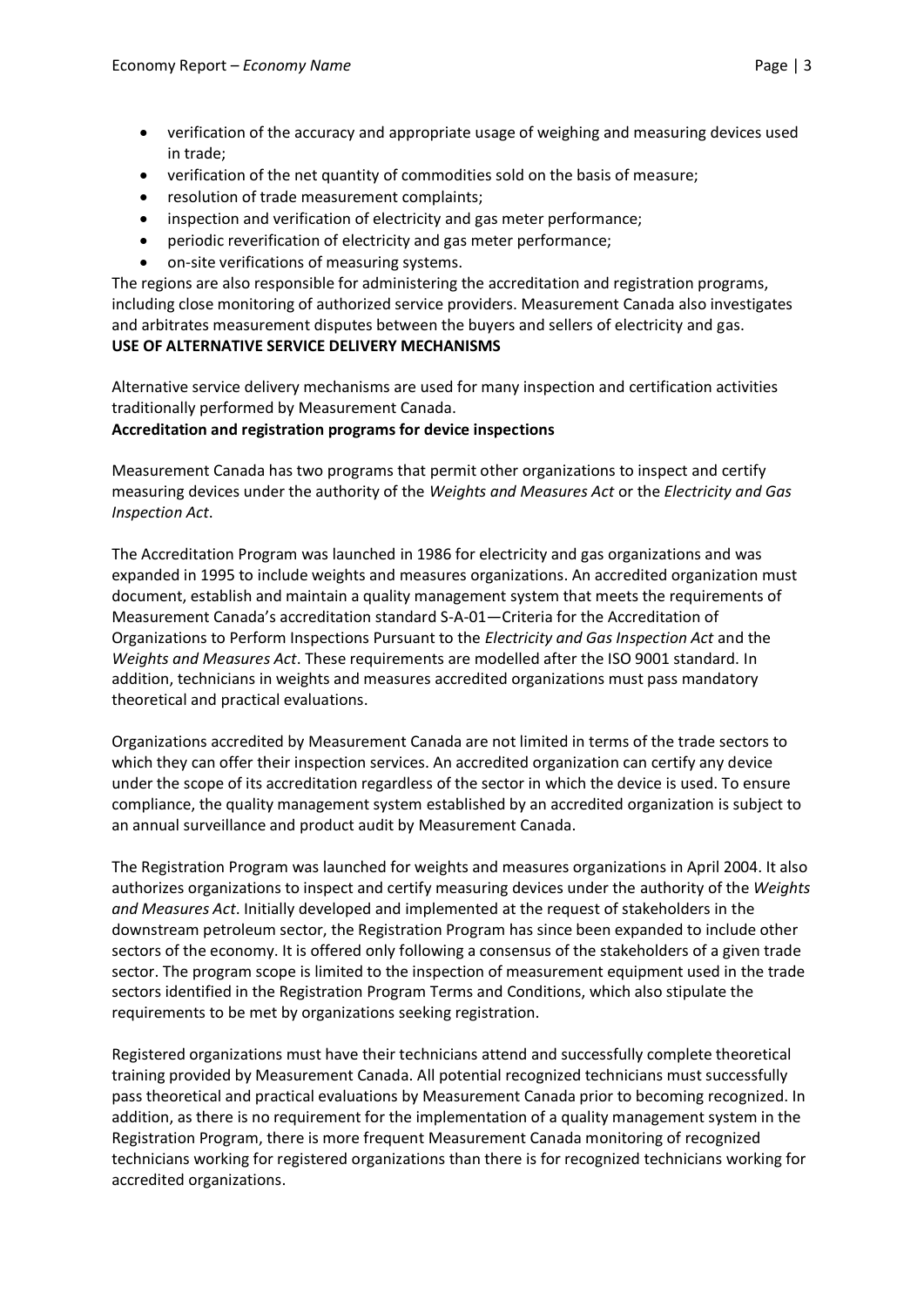Both these programs are open to organizations in Canada, the United States and Mexico. **Delegation of authority program** 

In May 2003, Measurement Canada launched a program permitting the calibration by other organizations of certain measuring apparatus and test equipment used under the *Electricity and Gas Inspection Act*. The present scope of this program applies to the calibration and recertification of electricity meter calibration consoles and the calibration and certification of pressure, temperature and dimensional standards used in the natural gas sector. Program requirements are established in C-D-01—Conditions for the Delegation of Authority for the Calibration and Certification of Measuring Apparatus and Test Equipment Pursuant to the *Electricity and Gas Inspection Act*. **Recognition of ISO 17025 laboratories**

Measurement Canada offers two additional alternative service delivery mechanisms:

- **Standards calibrations**: Document RC-01—Conditions and Administrative Requirements for the Recognition Program of Calibration Results from CLAS Laboratories sets out the conditions and requirements to be met by ISO 17025 CLAS (Calibration Laboratory Assessment Service) laboratories to have their calibration results for mass and temperature standards recognized by Measurement Canada in order to be certified pursuant to the *Weights and Measures Act*. A CLAS laboratory is one that is certified by the National Research Council of Canada and accredited by the Standards Council of Canada.
- **Device approvals**: Document RT-01—Conditions and Administrative Requirements for the Recognition of Test Results from ISO 17025 Accredited Test Facilities, which permits the recognition of test results from facilities accredited under ISO 17025 for the testing of previously approved electricity meters, which have been modified and are being resubmitted for approval.

# **SECTION 2: Key Activities of 2018/19 Regulatory modernization**

As part of a government wide initiative to modernize its regulatory regime, Measurement Canada has embarked upon an ambitious project to update its legislative and regulatory framework. Although this framework has served the organization and Canadians well for many years, it must be reviewed and renewed to respond to the current and future needs of Canadian industry and consumers. This project will take advantage of current government-wide opportunities to advance legislative and regulatory change and employ a small team to conduct a comprehensive review of the *Weights and Measures Act* and its regulations and the *Electricity and Gas Inspection Act* and its regulations.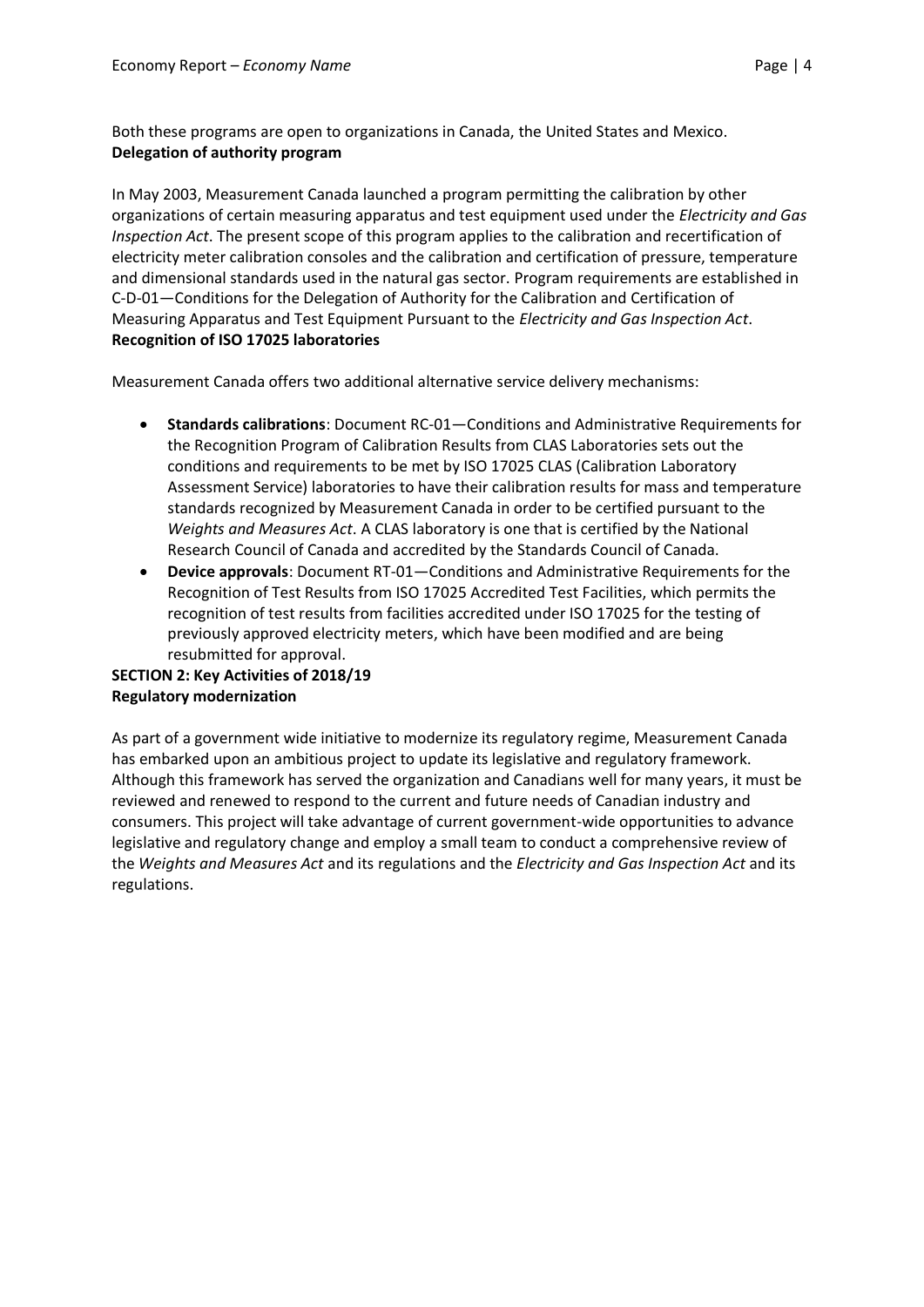In June 2017, the *Service Fees Act* received royal assent and replaced its predecessor the *User Fees Act*. The *Service Fees Act* creates to two key new requirements for Measurement Canada's fees. The first is an annual increase to adjust for inflation by increasing fees by the annual change in the consumer price index. The second is a requirement to remit fees in proportion to the extent that Measurement Canada does not meet its service standards for services with fees (e.g. device approvals, inspections). To comply with the new *Service Fees Act* and Treasury Board Secretariat of Canada policy, Measurement Canada has raised its fees by 2.2% for 2019-20 and will begin issuing remissions in 2020-21.

## **Maintenance of mandatory inspection and marketplace monitoring programs**

In the past year, approximately 160,000 inspections were conducted through Measurement Canada's marketplace monitoring activities as well as mandatory periodic inspections in eight trade sectors: retail petroleum, retail food, dairy, downstream petroleum, fishing, forestry, and grain and field crops. Approximately 90% of these inspections were completed by authorized service providers.

Measurement Canada's priority is to maintain the mandatory periodic inspection program and ensure that measuring device owners are educated regarding their legal obligation to have their devices regularly inspected. This contributes to a fair, efficient and competitive marketplace by detecting and correcting measurement issues on a regular basis.

#### **Authorized service providers for device inspections**

Measurement Canada relies heavily on the use of alternative service delivery in order to fulfill its mandate. As of March 31, 2019, there were 227 organizations authorized by Measurement Canada to perform inspections of mass, volume, electricity and natural gas measuring devices. The majority of these organizations are located across Canada, but nine are located in the United States and Mexico. They are closely monitored and subject to audits and follow-up inspections.

## **Thermal energy meters**

In 2017, Measurement Canada completed a consultation with stakeholders regarding the regulation of thermal energy meters.

Following this consultation, Measurement Canada developed requirements for the approval of thermal energy meters, based on the European standard CEN–EN 1434. The Terms and Conditions [for the Approval of Thermal Energy Meters](https://www.ic.gc.ca/eic/site/mc-mc.nsf/eng/lm04902.html) were posted on Measurement Canada's website in March 2018.

In April 2018, a pilot program for the approval of these meters was launched. Information on the pilot program is found in Measurement Canada bulletin V-30—Pilot Program for the Approval of [Thermal Energy Meters.](https://www.ic.gc.ca/eic/site/mc-mc.nsf/eng/lm04903.html) Evaluation of meters submitted for approval under the pilot program is currently ongoing.

Measurement Canada has also established a schedule outlining when certain requirements related to thermal energy meters will be implemented and enforced. This is detailed in bulletin  $V-31-$ [Implementation of Thermal Energy Meter Requirements.](https://www.ic.gc.ca/eic/site/mc-mc.nsf/eng/lm04915.html)

Next steps include developing initial inspection procedures and an alternate service delivery mechanism for this device type.